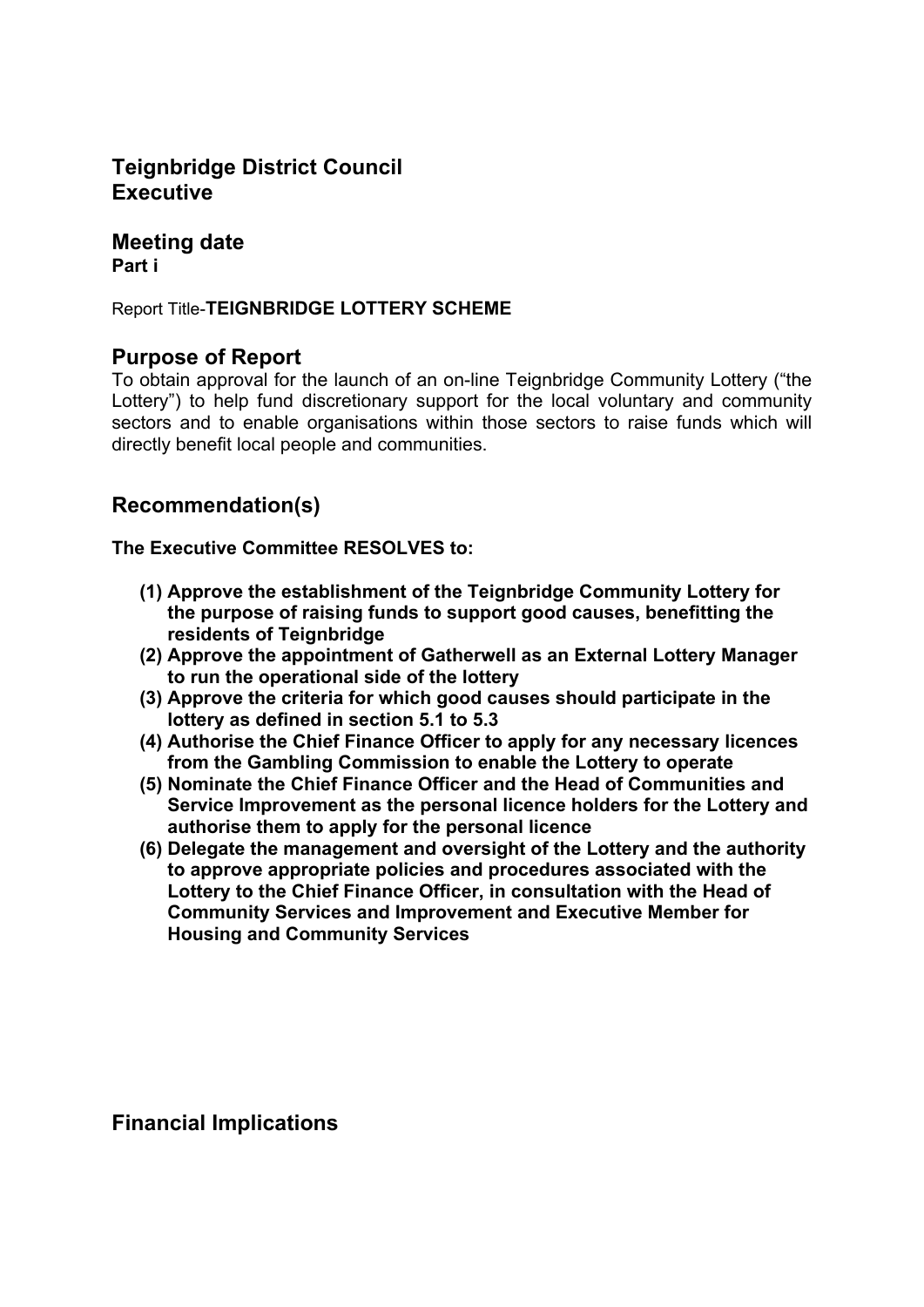The financial implications are contained in sections 1 and 7. The costs for setting up and running the scheme and funding are proposed in sections 7.1 and 7.2. Martin Flitcroft – Chief Finance Officer Tel: 01626 215246 Email: [Martin.Flitcroft@teignbridge.gov.uk](mailto:Martin.Flitcroft@teignbridge.gov.uk)

# **Legal Implications**

See section 8 – the lottery would be regulated under the Gambling Act 2005. Paul Woodhead – Head of Legal services & Monitoring Officer Tel: 01626 215119 Email: [Paul.Woodhead@teignbridge.gov.uk](mailto:Paul.Woodhead@teignbridge.gov.uk)

# **Risk Assessment**

Major risks and their mitigations are identified in section 6. Martin Flitcroft – Chief Finance Officer Tel: 01626 215246 Email: [Martin.Flitcroft@teignbridge.gov.uk](mailto:Martin.Flitcroft@teignbridge.gov.uk)

# **Environmental/ Climate Change Implications**

There are no environmental/climate change implications – see section 10. David Eaton – Environmental Protection Manager Tel: 01626 215064 Email: David.Eaton@teignbridge.gov.uk

# **Report Author**

Martin Flitcroft – Chief Finance Officer Amanda Pujol-Head of Communities and Service Improvement Tel: 01626 215246 Email: Martin.Flitcroft@teignbridge.gov.uk Tel: 01626 215301 Email: Amanda.Pujol@teignbridge.gov.uk

## **Executive Member**

Councillor Martin Wrigley – Executive Member for Communities and Housing Councillor Richard Keeling – Executive Member for Resources

## **1. BUDGET AND POLICY FRAMEWORK**

1.1. The establishment of a community lottery is a matter for Executive. The costs to the Council are minimal, they will be met from within existing resources and therefore fall within budget.

### **2. BACKGROUND**

2.1. Budget pressures will increase over the next few years due to the impacts of Covid 19, and the reductions in core funding streams and the need to meet the budget gaps in 2022/23 and thereafter. Consequently, there may be an impact on the funding available to support local voluntary and community organisations (referred to in this report as 'good causes').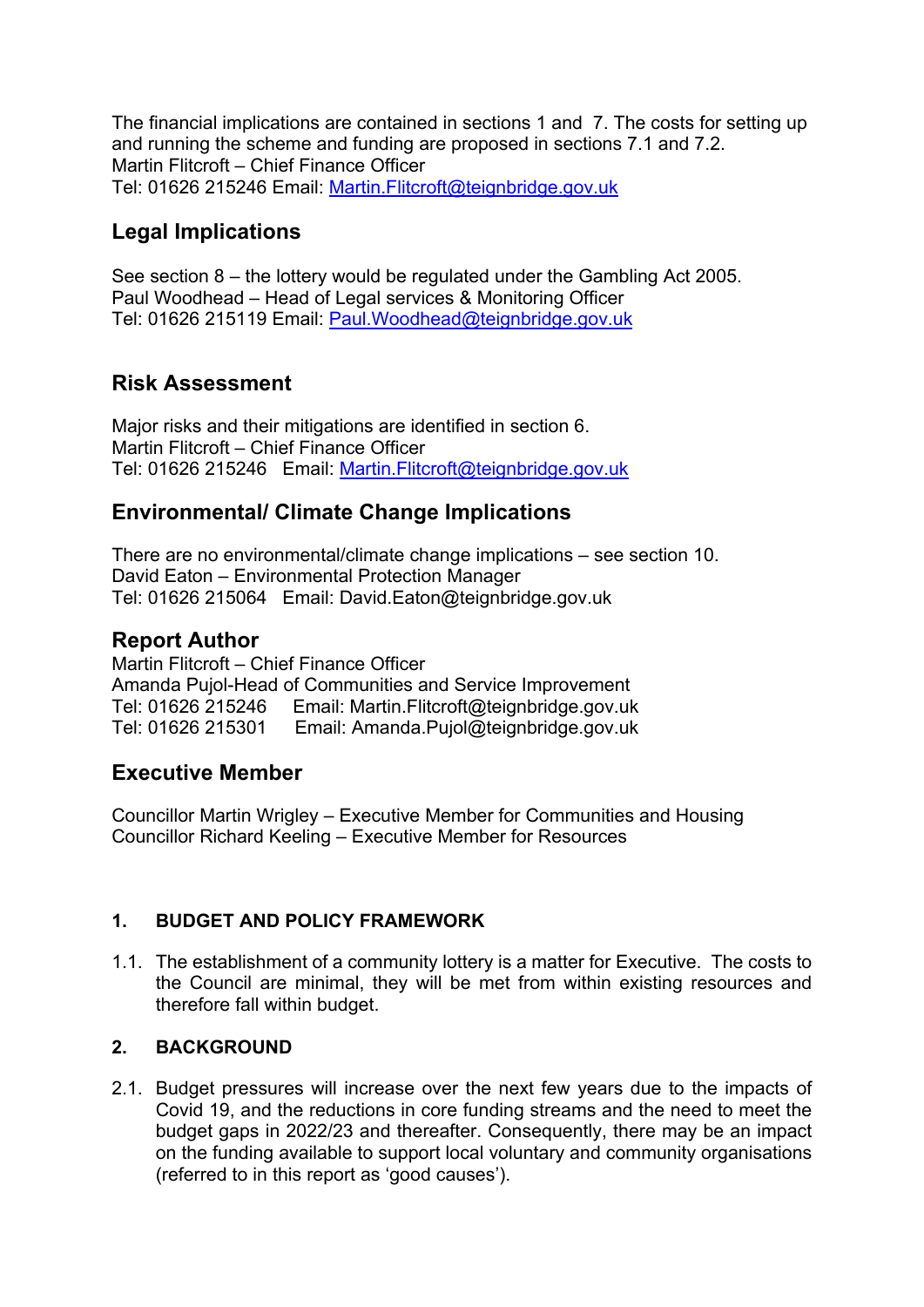2.2. Executive resolved on 8 February 2022 that

*(7) Crowdfunding is no longer supported as organisations can be encouraged to raise funds through the lottery;*

- 2.3. Lotteries have long been a way for smaller organisations to raiseincome in a regulated way. The Gambling Act 2005, ("the Act") creates eight categories of permitted lottery. The Act includes, as a permitted category of lottery, a "local authority lottery". Local authority lotteries are lotteries promoted by the authority and require the authority to be licensed by the Gambling Commission. The net proceeds from a local authority lottery may be used for any purpose for which the authority has the power to incur expenditure.
- 2.4. Local authority lotteries have to deliver a minimum of 20% of ticket sales to purposes for which the authority has the power to incur expenditure  $-$  it is proposed that the Lottery will deliver up to 60% of ticket sales to good causes.

#### **3. OPTIONS**

- 3.1. There are three options for Executive to consider:
- 3.2. Option 1: Do not establish a lottery. The reasons not to proceed with establishing a community lottery, are essentially around financial risk and reputational risk. This report will seek to demonstrate that these risks are minimal and significantly mitigated by the proposal presented to Executive later in the report.
- 3.3. Option 2: Establish an in-house lottery. This option would require creating a number of new posts, systems and processes and, whilst this has not been fully costed, it is estimated that the cost to the Council would be in the region of £80,000 to £100,000 for set-up costs alone. This would include a lottery manager and the necessary development of software systems to enable the lottery to run. The financial risk, if the lottery were not successful, would be borne by the Council.
- 3.4. Option 3: Appoint an External Lottery Manager (ELM). This option would involve a contractual arrangement with an existing provider of community lotteries. This in effect means 'buying-in' the skills and expertise of an existing provider and passing the financial risk to the provider. The ELM would deliver all aspects of running the lottery, from ticket sales, revenue collection, prize management and licensing, and share with the Council and the good causes the responsibility for the launch and ongoing marketing.
- 3.5. It is proposed that rather than allocating officer time and significant cost to setting up and managing an in-house lottery, an ELM is used to oversee the operations of the local authority lottery. There will be some in-house resources required to liaise with the external provider to get the lottery up and running.

#### **4. ADVICE AND ANALYSIS**

4.1. There are very few ELM's in the marketplace and, as indicated, Gatherwell are specialists in delivering local authority lotteries. It is therefore proposed to utilise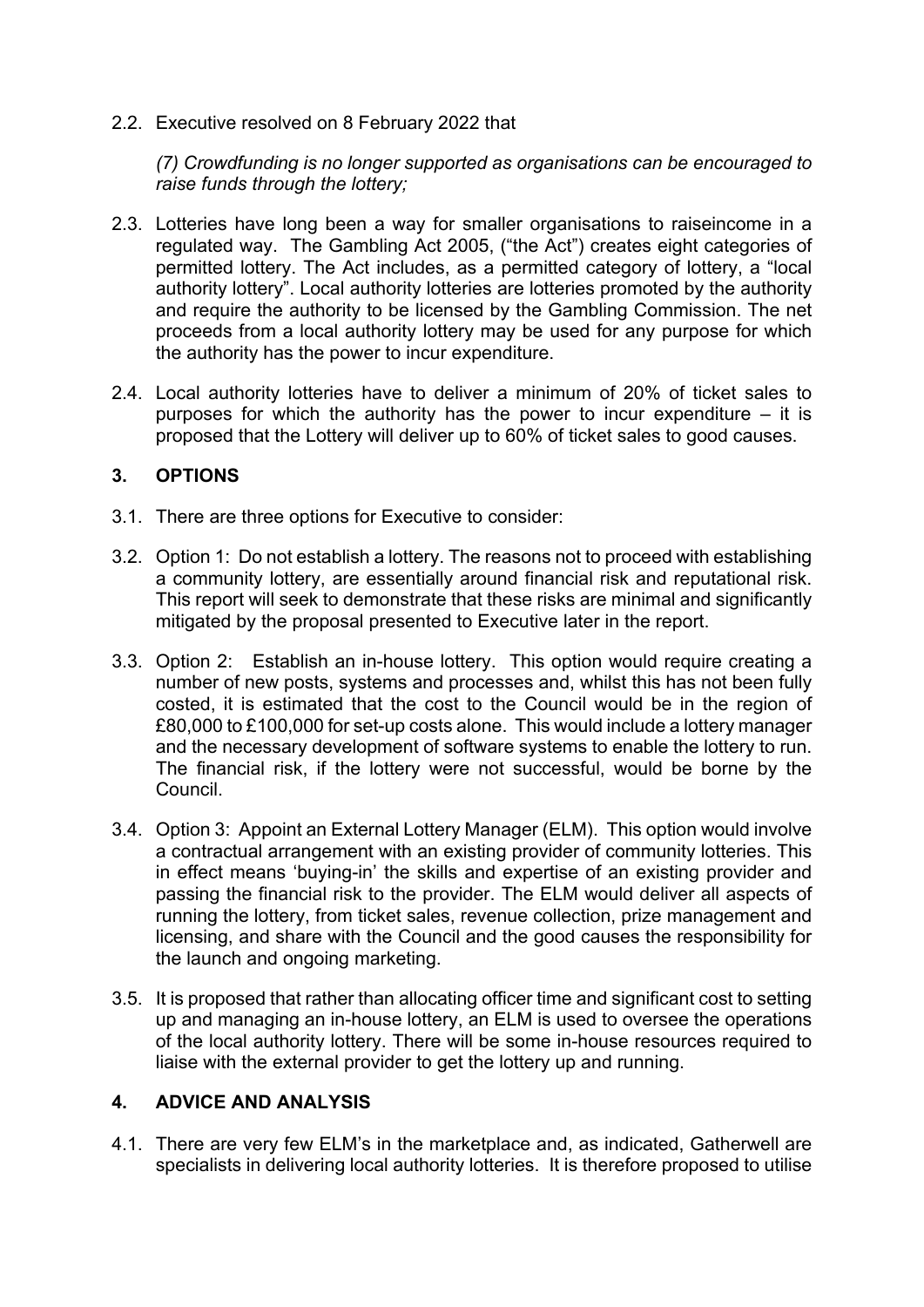Gatherwell as an ELM for the lottery, initially for one year, with an option to extend to a second year.

- 4.2. Gatherwell now provides this service for around 100 local authorities, including district, metropolitan, county and unitary councils, and their remit is to increase funding to good causes. No other quotes have been obtained from lottery providers as there does not appear to be any other company that can facilitate this type of local authority lottery. We considered these other ELM's:
	- Tower Lottery only deals with charities (mainly air ambulances);
	- Prize Provision only runs sports club lotteries:
	- CFP Data only provides an online raffle and printed lottery card service;
	- Brightsource none or very little experience in working with local authorities:
	- Woods Group none or very little experience in working with local authorities;
	- Sterling Lotteries do not primarily focus on local good causes, and require the local authority to undertake the administration of the scheme;
	- Gatherwell their model minimises officer time spent on the project and maximises funding available to local good causes. They also have an extensive record of working with local authorities and are specialists in delivering this type of lottery, and as such, understand local authorities' needs and requirements. For this reason Gatherwell are recommended as the ELM to deliver the Lottery.
- 4.3. The Lottery would need to have a set of aims or unique selling point that resonates with local players. Officers believe that there is place for a lottery that is focused on:
	- Delivering locally Players could be confident that the 50% from ticket sales will stay within Teignbridge, for the benefit of local good causes;
	- Maximising benefits to the community This proposal would entail a minimum of 50% of ticket sales being given to local good causes;
	- Minimising costs This proposal involves minimal set-up costs and the lottery would be self-financing, with no financial risk to the Council;
	- Positive PR With a combination of local winners and support for local good causes, a community lottery would provide a constant stream of opportunities for positive PR;
	- Empowering good causes As well as directly funding good causes, it will also raise their profile and enable them to raise more funding for themselves and create links to repeat donors.
- 4.4. A particular facet of the Gatherwell lottery, that makes it such an efficient model, is that it operates entirely online. This fits with the Council's ten year strategy under the strong communities theme to 'support the voluntary sector and community groups to improve their ability to secure grant funding and become self-sustaining'. The lottery will be accessible via a desktop computer, laptops mobile phone or tablet. In order to comply with the Act, the Council would need to hold a remote lottery operating licence..
	- The proposed approach would enable charities and good causes to 'sign up'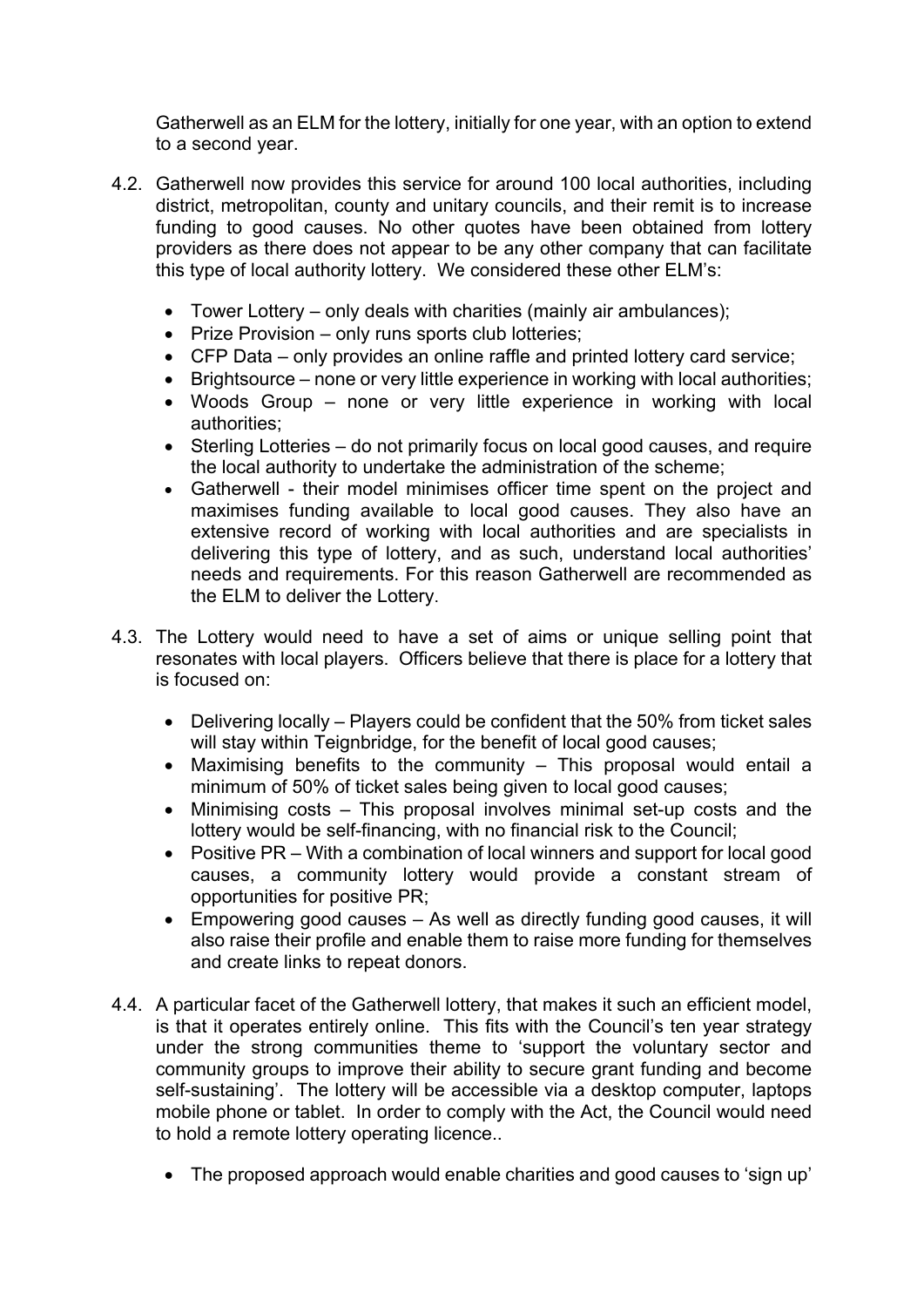to take part in the lottery, with 50% of the revenue from ticket sales going directly to the good cause selected by the purchaser. By signing up they would have their own web page for the lottery, helping them to recruit players and raise income. This model removes a number of hurdles for groups who might struggle to take part in their own lotteries (e.g. holding their own licence and setting up infrastructure to enable the lottery to run). This 50% is distributed to the specific good causes that sign up to the scheme, and the use of the remaining 10% will be used to fund the annual licences and perhaps modest investment in publicity and marketing. Any remainder once those costs are covered would be reinvested in the third sector.

4.5. The Council would be the overall licence holder and would control the good causes joining the scheme. Players buying tickets through specific web pages would know that their money benefits that specific good cause. This in turn motivates the group to gain more players to support their specific cause.

### **5. HOW THE LOTTERY WORKS**

- 5.1. The Council would need to define eligibility criteria against which applications for good causes wishing to join the lottery would be assessed. The Head of Communities and Improvement met with the Executive Member for Communities and Housing, supported by several officers to discuss and agree some proposed criteria. It must be either:
	- A registered charity, with a board of trustees;
	- A constituted group with a volunteer management committee with a minimum of three unrelated members that meets on a regular basis (at least three times per year) or;
	- A registered Community Interest Company (CIC) or Charitable Incorporated organisation (CIO).
- 5.2. It is proposed that good causes wishing to join the lottery must:
	- Provide services or activities that directly benefit people within Teignbridge;
	- Be independently established for charitable, benevolent or philanthropic purposes;
	- Have a constitution or set of rules setting out its aims and objective;
	- Operate a bank or building society account in its own name requiring at least two unrelated signatories;
	- Place no undue restrictions on membership.
- 5.3. Furthermore, it is proposed that we should NOT accept applications from any organisations that:
	- Do not provide services within the boundaries of Teignbridge;
	- Have no established management committee / board of trustees (unless a CIC/CIO);
	- Aim to make and distribute a profit;
	- Promote particular political or religious beliefs;
	- Only benefit an individual;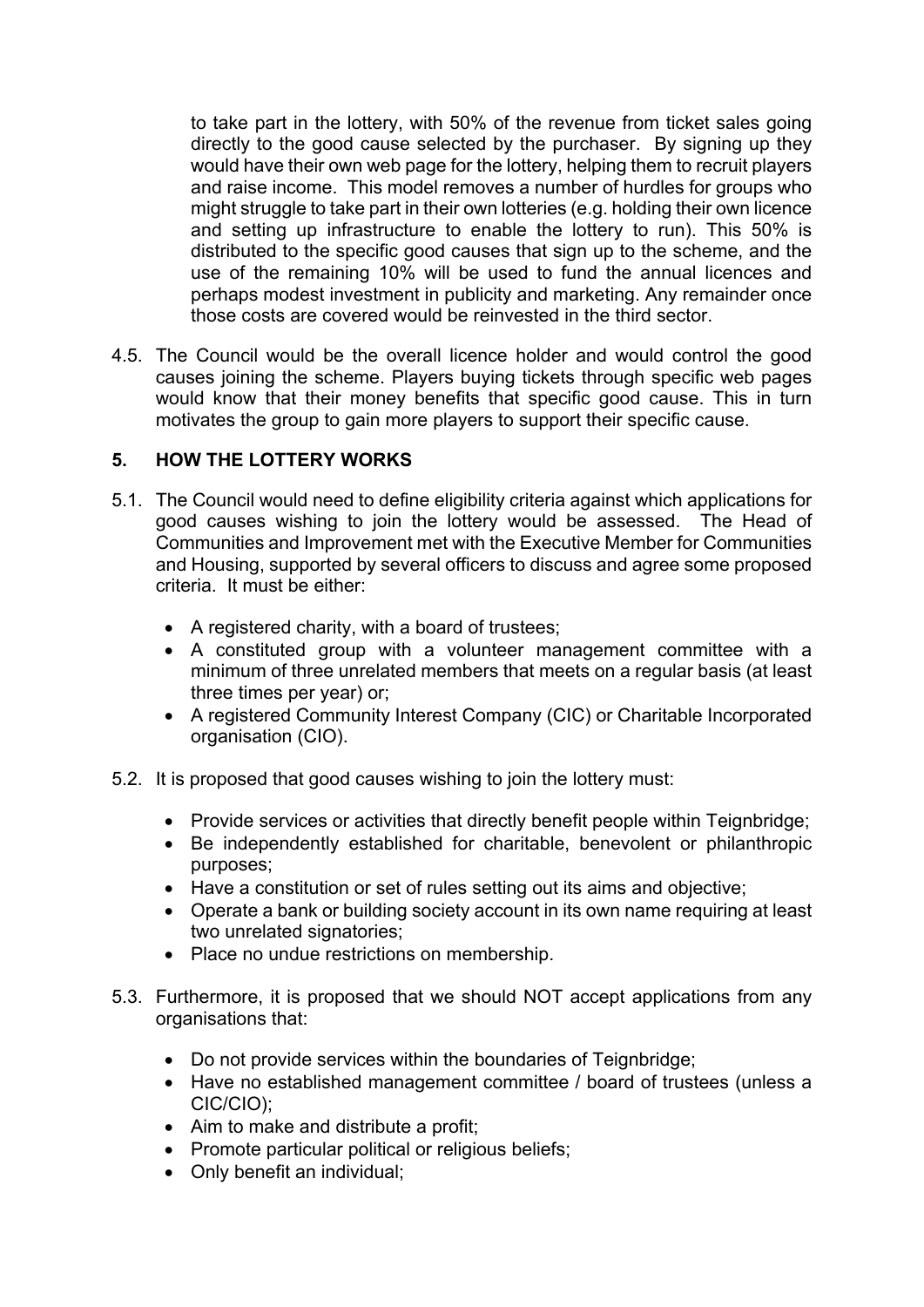- Submit an incomplete application.
- 5.4. Once the criteria have been agreed, Gatherwell would set up a new website and manage the publicity and recruitment of good causes to the platform. Experience of running 100 such lotteries suggests that there is no upper limit on the number of good causes and the most successful lotteries support the largest numbers of causes.
- 5.5. Teignbridge District Council will approve the individual causes participating in the lottery before they go live on the lottery platform. The approval process is done through the platform but gives the Council complete oversight. We can also remove a cause should they fold or no longer be eligible or we can pause payments to a specific cause if there are issues being investigated.
- 5.6. The Council will have significant input into the branding, marketing and launch of the lottery, even to the extent of naming the lottery, however ongoing marketing need only incur modest expenditure, with good causes largely doing this work themselves.
- 5.7. Ticket sales would all be administered by the ELM and participants would be expected to set up a monthly direct debit. No tickets are sold in shops, offices or on the street. The ELM would also be responsible for payment of prizes and distribution of funds to good causes and back to the Council. Each ticket costs £1 and this is distributed as follows:
	- 50% directly to the good causes specified by individual lottery players;
	- 10% being paid to the 'central fund' held by the Council. This will be used to fund the annual licences and perhaps modest investment in publicity and marketing, but the major part of this will be available to target more resources at the voluntary sector
	- 20% in prize money to participants;
	- 20% is paid to the ELM, however 3.33% represents VAT, which can then be reclaimed by Council and added to the central fund.
- 5.8. The percentage of the ticket sales going to good causes (50%) is significantly higher than those lotteries offering large jackpots – Euromillions and the National Lottery (28%), the Health Lottery (20%) and the Postcode Lottery (27.5%).
- 5.9. The Lottery is based on a different principle to the UK Lotto and the numbers used are the results of the Australian Super 66. This is a combination lottery that uses only the numbers 0 to 9 which are then randomly drawn by a computer. As the Super 66 is drawn weekly on a Saturday morning (UK time) the deadline for participating in the local lottery is 23:59 Friday. Players (aged 16 or over) are able to choose 6 numbers, and to win the weekly jackpot they must match both the numbers and sequence as drawn. Players can also win a prize if the ticket matches the sequence of the first or last 2, 3, 4, or 5 numbers drawn.
- 5.10.Players also have the option to donate their winnings to their chosen good cause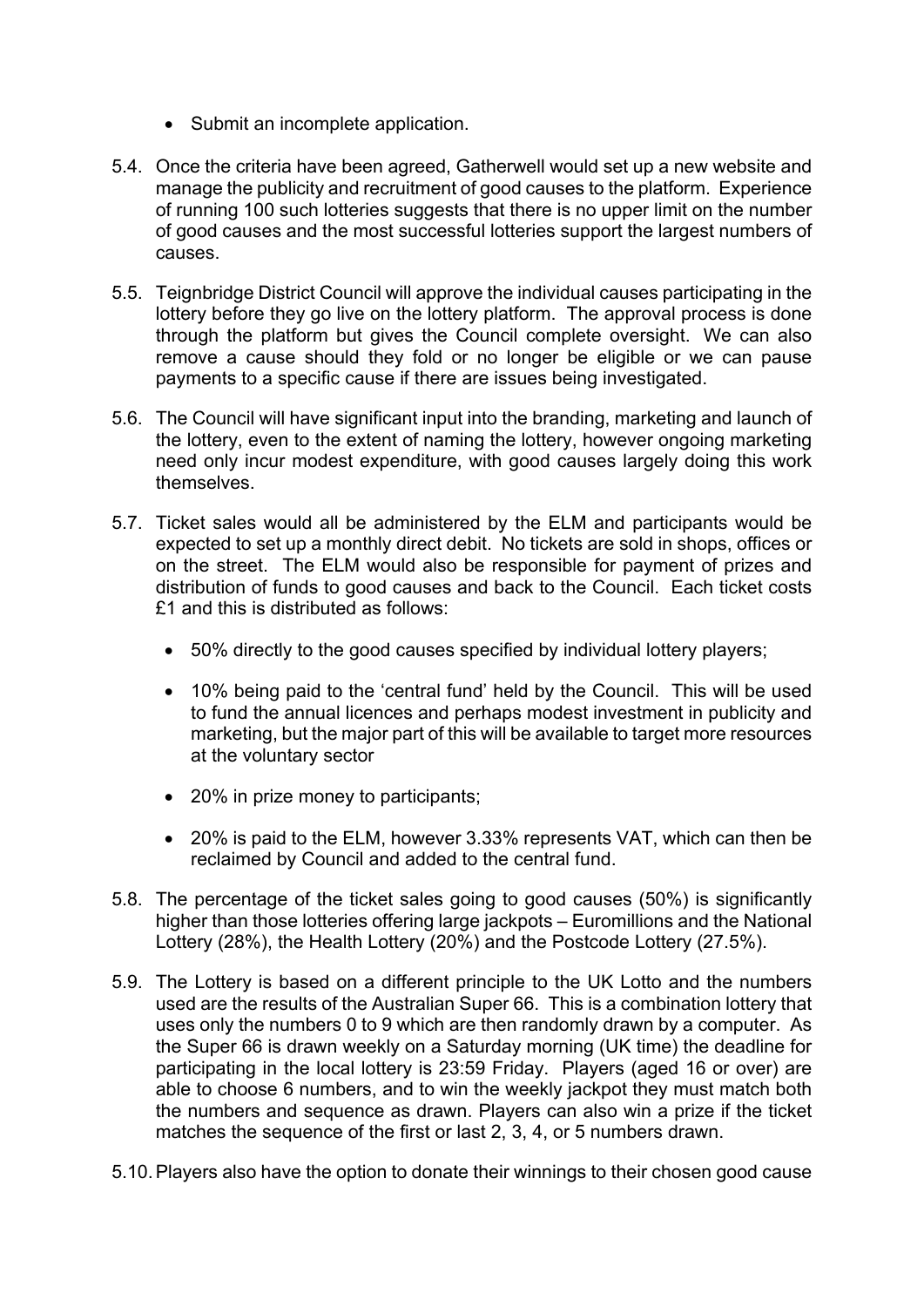if they so wish (other local authority experience has shown that circa 10% of winners have donated their prize back to the good cause).

5.11.The jackpot is an insured prize and is a guaranteed pay out of £25,000 per winner (even if multiple people win the jackpot it is not shared or rolled over). The ELM takes out insurance to cover all prizes and the risk of ticket sales not being sufficient to cover the prize pay-out lies with ELM. The table below details winning odds and their prizes.

| Numbers matched                 | <b>Winning Odds</b> | Prize          |
|---------------------------------|---------------------|----------------|
| 6 numbers                       | $1:1,000,000*$      | £25,000        |
| 5 numbers                       | 1:55,556            | £2,000         |
| 4 numbers                       | 1:5,556             | £250           |
| 3 numbers                       | 1:556               | £25            |
| 2 numbers                       | 1:56                | 3 free tickets |
| Overall odds of winning a prize | 1:50                | n/a            |

\* Note: The odds of winning the Health lottery jackpot is 1:2,000,000 and the Euromillions jackpot is 1:140,000,000

- 5.12.The process of setting up a local authority lottery normally takes about six months from the date of agreement to approval by the Gambling Commission.
- 5.13.The Lottery will require branding and it is proposed naming the lottery as Teignbridge Lottery for Communities (TLC).

#### **6. RISK MANAGEMENT**

- 6.1. Lotteries are the most common type of gambling activity across the world, and considered to be a 'low risk' form with respect to the emergence of problem gambling. This is due to its relatively controlled form. The Lottery will help mitigate against many of the issues related to addictive gambling by:
	- Being only payable via pre-arranged sign up (not 'spur of the moment') and non-cash methods, as players have to pay in advance by direct debit;
	- There is no 'instant gratification' or 'instant reward' to take part, due to the midnight deadline whilst the results are released the following day;
	- Promotion of the lottery will be mainly via the good causes to their supporters;
	- The lottery will be fully compliant with the Gambling Commission's licensing code of practice, which includes self-exclusion and links with support organisations.
- 6.2. Gatherwell recommend that each council becomes a member of the Lotteries Council, which provides a range of services for its members, including acting as independent arbitrator for lottery providers should a dispute arise, free access to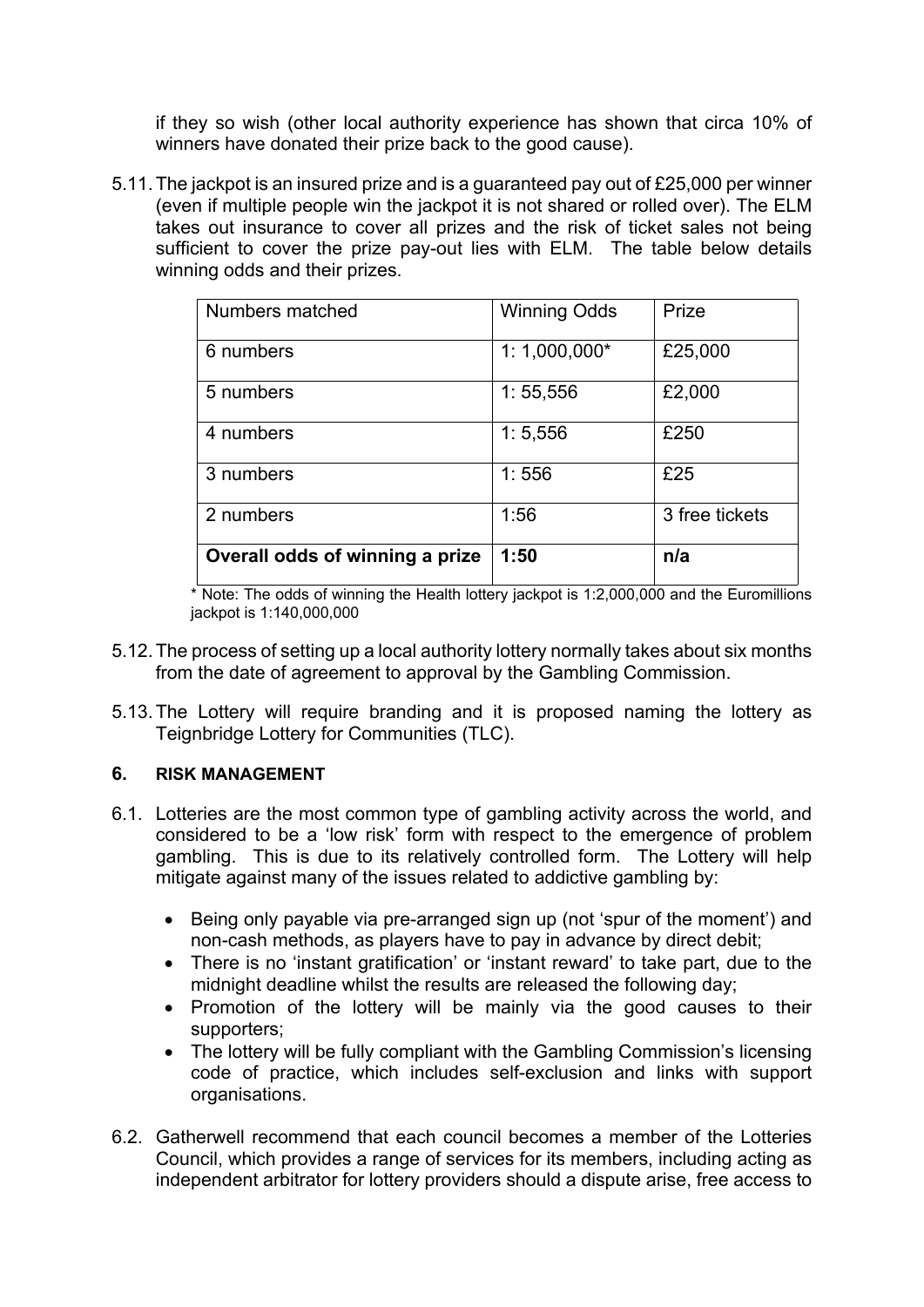advice from specialists, and representation with regulators and legislators. The Lotteries Council will also make a contribution to the Responsible Gambling Trust on behalf of each of its members.

- 6.3. The minimum age for participation in a local authority lottery is 16 years. A person commits an offence if they invite or allow a child (someone under 16) to enter such a lottery. The Council will ensure that appropriate written policies are in place to help prevent and deal with cases of under-age play. Gatherwell, when acting as ELM, require players to declare their age as 16 or over and undertake back office and random checks to verify dates of birth and ensure no under-age players. As part of the licensing objectives the Council are required to ensure that children and other vulnerable people are not harmed or exploited by the lottery.
- 6.4. The Council, as licence holder will take all reasonable steps to ensure that information about how to gamble responsibly and how to access information for help in respect of problem gambling is readily available.
- 6.5. Due to these factors it is reasonable to believe that the Teignbridge Community Lottery as proposed, will not significantly increase problem gambling, and that the benefits to good causes in the District from the funds raised by the lottery outweigh the possible negative issues.
- 6.6. In order to comply with the licensing requirements under the Act it is proposed that the authority to apply for any operating licences on behalf of the Council be delegated to the Chief Finance Officer.
- 6.7. It is proposed that the Chief Finance Officer and the Head of Communities and Service Improvement be nominated as the Personal Management Licence holders for the Lottery and be given authority to apply for such a licence.
- 6.8. An equality impact assessment has been completed (Appendix 1) and there are no consequences arising from the recommendation that adversely affects or interferes with individual's rights and freedoms as set out in the Equalities Act 2010.
- 6.9. The lottery is primarily a fundraising platform for local good causes, is properly regulated, and it supports the licensing objectives set out in the Act which are:
	- Preventing gambling from being a source of crime or disorder, being associated with crime or disorder, or being used to support crime;
	- Ensuring that gambling is conducted in a fair and open way;
	- Protecting children and other vulnerable people from being harmed or exploited by gambling.

#### **7. FINANCIAL IMPLICATIONS**

- 7.1. The estimated cost of setting up the lottery is around £7,300 as follows and it is proposed that these costs are paid from the Council's third sector funding budget.
	- Gatherwell set up fee of £5,000, which will include website design, hosting,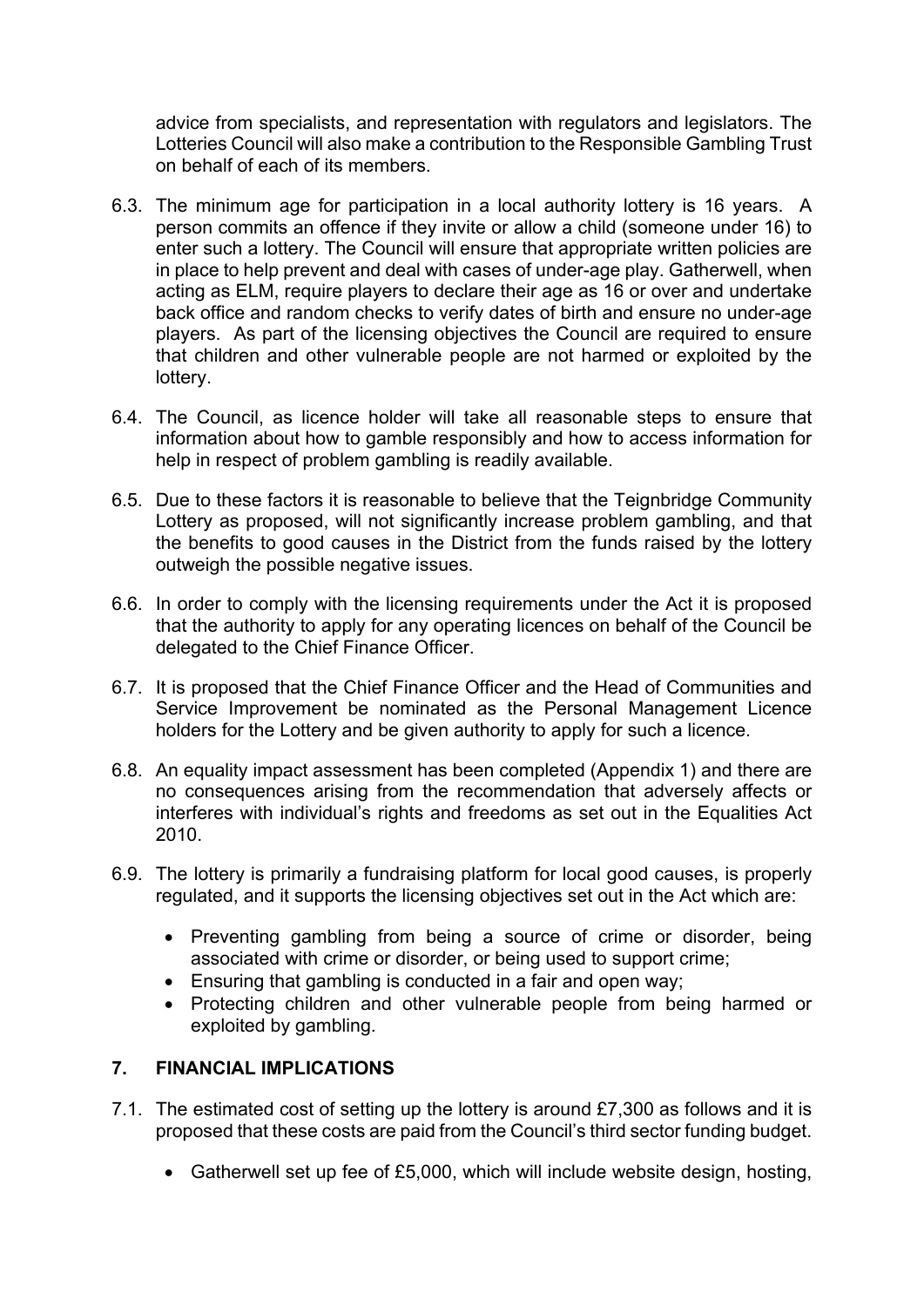maintenance and development; payment gateways (dedicated direct debit and payment card accounts); dedicated support telephone number, email and social media accounts; marketing strategy support and generic design creation; gambling licence application support and training for licence holders;

- Gambling Commission licence £597 in year 1 plus £352. Therafter £796 per year;
- Lotteries Council membership £385 per year plus £25 application fee (must be paid by direct debit);
- Launch event costs of circa £1,000 but will be kept as low as possible.
- 7.2. Once launched, the ongoing costs would be met from the 'central fund' retained by the Council:
	- Gatherwell will not charge an annual fee, as its costs will be covered by the 17p (plus VAT) service charge from each £1 ticket. The full set of services outlined above will still be provided;
	- Gambling Commission licence and Lotteries Council membership, which together currently cost £1,181;
	- Ongoing marketing of the lottery will mainly be the responsibility of individual good causes who will promote the lottery to their supporters and the general public in anticipation of raising income. The Council will provide additional support by placing promotional material and press releases in relevant publications and on-line. It is anticipated that this will be a minimal cost, both in terms of officer time and money.
- 7.3. Although exact returns for the Community Lottery cannot be guaranteed, other well established local authority lotteries, in areas with similar sized populations, are achieving an average of 990 to 1980 ticket sales per week. Based on 52 weeks per year x 50p contribution, monies raised directly for good causes over the year could be within the range £25,740 to £51,480. In addition the central fund would receive 10p from each ticket.
- 7.4. Given the estimated ticket sales above, the amount retained by Gatherwell from ticket sales could be between £10,296 and £20,592 per year including VAT. The contract would be for one year with a rolling three-month cancellation period.

### **8. LEGAL IMPLICATIONS**

- 8.1. Lotteries are regulated under the Gambling Act 2005. The Act creates eight categories of permitted lottery, including a "local authority lottery". Local authority lotteries are lotteries promoted by the authority and require the authority to be licensed by the Gambling Commission. The net proceeds from a local authority lottery may be used for any purpose for which the authority has the power to incur expenditure.
- 8.2. Local authority lotteries can be run in-house or in partnership with an External Lottery Manager (ELM). An ELM is defined in section 257 of the Act as someone that is a person or a body who makes arrangements for a lottery on behalf of a society or local authority, but is not a member, officer or employee of